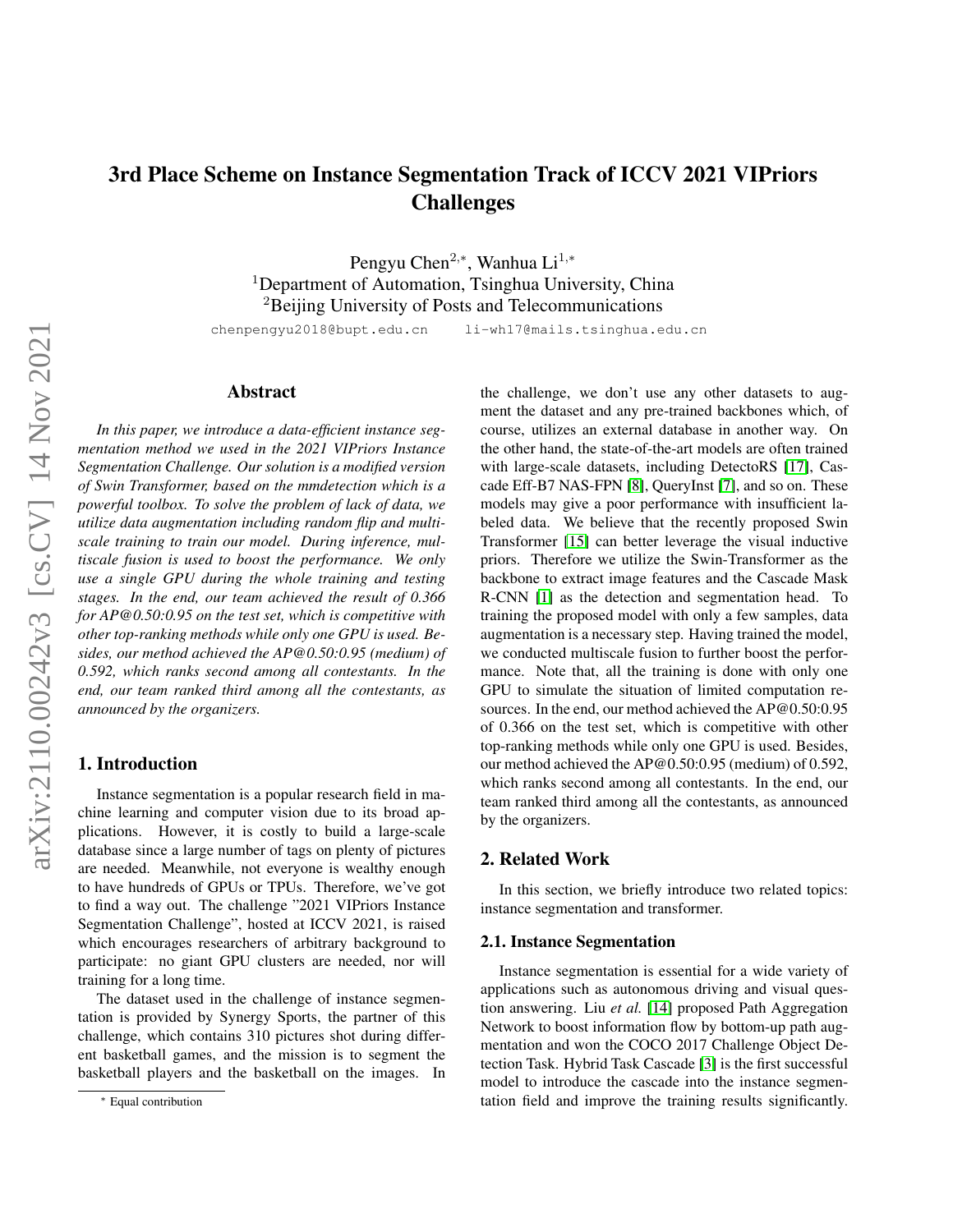

<span id="page-1-1"></span><span id="page-1-0"></span>Figure 1. The overall framework.

| Table 1. Results of different models on the test set. |                  |             |             |                         |                          |                         |  |  |
|-------------------------------------------------------|------------------|-------------|-------------|-------------------------|--------------------------|-------------------------|--|--|
| Model                                                 | AP<br>@0.50:0.95 | AP<br>@0.50 | AP<br>@0.75 | AP@0.50:0.95<br>(small) | AP@0.50:0.95<br>(medium) | AP@0.50:0.95<br>(large) |  |  |
| Swin-S + Cascade Mask R-CNN                           | 0.366            | 0.559       | 0.389       | 0.061                   | 0.592                    | 0.618                   |  |  |
| Swin-B + Cascade Mask R-CNN                           | 0.362            | 0.583       | 0.382       | 0.063                   | 0.603                    | 0.605                   |  |  |
| $Swin-T + Mask R-CNN$                                 | 0.343            | 0.580       | 0.345       | 0.104                   | 0.576                    | 0.582                   |  |  |
| $Swin-S + Mask R-CNN$                                 | 0.352            | 0.553       | 0.378       | 0.058                   | 0.598                    | 0.588                   |  |  |

Lee *et al.* [\[10\]](#page-3-7) presented the CenterMask, which is a simple yet efficient anchor-free instance segmentation framework. Cao *et al.* [\[2\]](#page-3-8) presented a two-stage detection method called D2Det. The dense local regression and a discriminative RoI pooling scheme are introduced to achieve high-quality object detection and instance segmentation.

## 2.2. Transformer

Although the Convolutional Neural Networks have achieved great success in many computer vision fields [\[13,](#page-3-9) [11,](#page-3-10) [9,](#page-3-11) [12,](#page-3-12) [18\]](#page-3-13), recent researches [\[5,](#page-3-14) [15,](#page-3-3) [20\]](#page-3-15) show promising results of transformers. ViT [\[5\]](#page-3-14) shows that a pure transformer framework can perform very well on image classification tasks. Swin Transformer [\[15\]](#page-3-3) is proposed by Liu *et al.*, which presents a hierarchical vision transformer framework using shifted Windows. In this paper, we use Swin Transformer as the backbone to extract image features.

## 3. Methods

For a given image, we first use Swin-Transformer to extract image features, which can better exploit the visual inductive priors. Then we send the extracted image features to a Cascade Mask R-CNN model to detect and segment the objects. As mentioned earlier, we augment the database during training and testing to boost performance. The framework s depicted in Figure [1.](#page-1-0)

#### 3.1. Training Stage

In this part, we follow some ways of data augmentation in the Swin Transformer, like the random flip of the pictures. And we also make some changes to the resizing strategy to maximize the quality of the output with the limited memory size and computing resources.

As random flip is a common way of data augmentation to training deep neural networks [\[6\]](#page-3-16), we adopt it for our method. Image scale matters. With enlarging the size of the images for training and testing, our model achieved better performance for instance segmentation. Therefore we make the maximum of the image scale as large as possible during training. Besides, we also consider the multi-scale training strategy to augment the data. Instead of using some given values of scale in the training of the Swin Transformer, we consider a range of scales, and the scale of every image will be selected randomly in the range. More details are shown in [4.1.](#page-2-0)

#### 3.2. Testing Stage

Multi-scale fusion is also a common way to improve the result of models, and it is quite popular in the computer vision field. For example, we can see the significant improvement brought by the fusion in [\[19\]](#page-3-17). Here we use multi-scale fusion for validation and testing. With the enlarged scale in the training stage, we can gain a much better outcome for more choices and larger scales.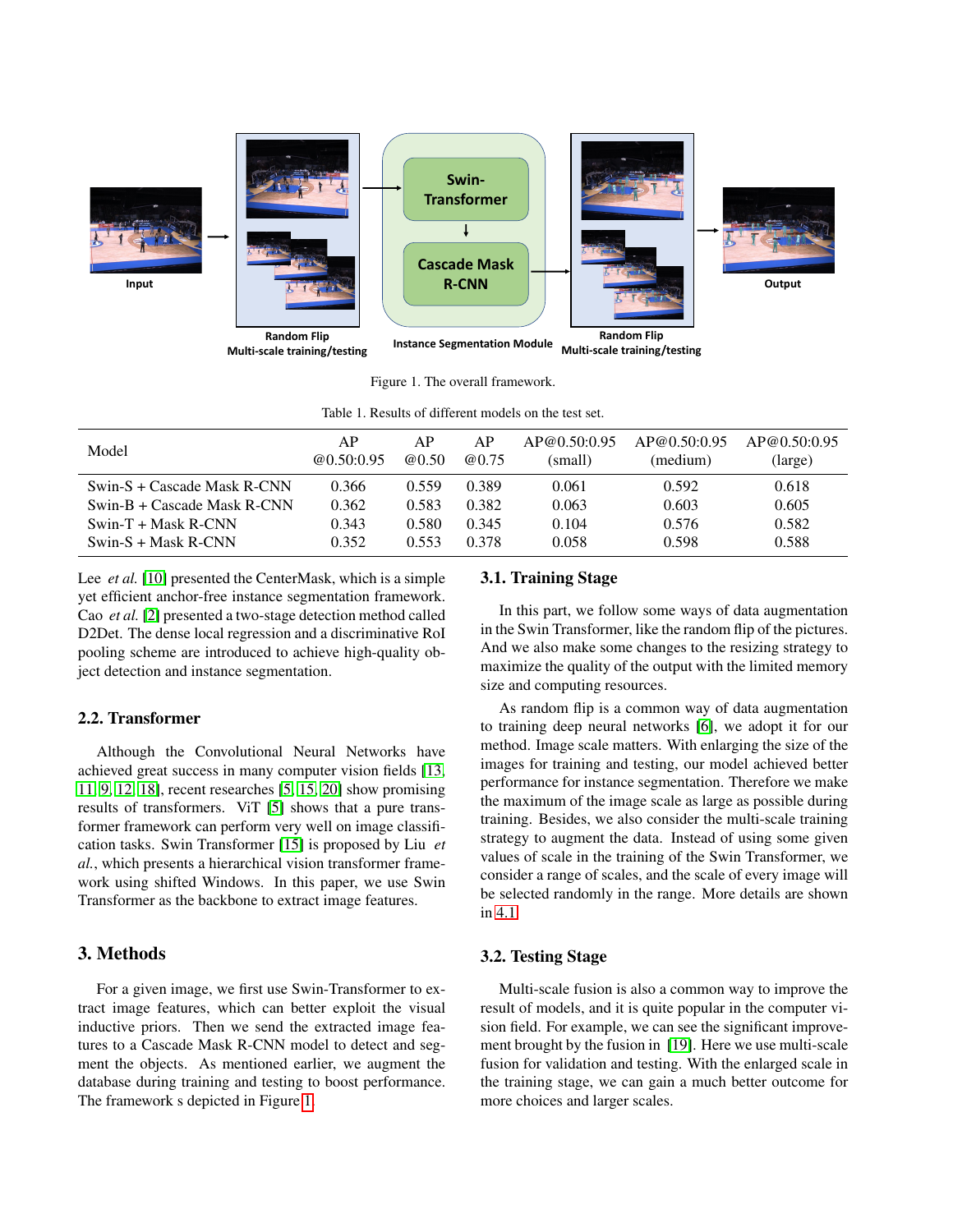| multi-scale | flip | AP<br>@0.50:0.95 | AP<br>@0.50 | AP<br><b>@0.75</b> | AP@0.50:0.95<br>(small) | AP@0.50:0.95<br>(medium) | AP@0.50:0.95<br>(large) |
|-------------|------|------------------|-------------|--------------------|-------------------------|--------------------------|-------------------------|
|             |      | 0.585            | 0.816       | 0.680              | 0.575                   | 0.815                    | 0.823                   |
|             | Х    | 0.590            | 0.812       | 0.679              | 0.577                   | 0.823                    | 0.830                   |
| Х           |      | 0.594            | 0.832       | 0.611              | 0.270                   | 0.854                    | 0.850                   |
|             |      | 0.613            | 0.816       | 0.688              | 0.488                   | 0.851                    | 0.850                   |

Table 2. Ablation study of multi-scale fusion for Swin-S + Cascade Mask R-CNN model. Results are reported on the validation set.

Table 3. Ablation study of multi-scale fusion for Swin-B + Cascade Mask R-CNN model. Results are reported on the validation set.

| multi-scale | flip | AP<br>@0.50:0.95 | АP<br>@0.50 | AP<br>@0.75 | AP@0.50:0.95<br>(small) | AP@0.50:0.95<br>(medium) | AP@0.50:0.95<br>(large) |
|-------------|------|------------------|-------------|-------------|-------------------------|--------------------------|-------------------------|
|             |      | 0.550            | 0.772       | 0.649       | 0.445                   | 0.808                    | 0.811                   |
|             |      | 0.553            | 0.770       | 0.630       | 0.468                   | 0.818                    | 0.822                   |
|             |      | 0.590            | 0.809       | 0.652       | 0.471                   | 0.844                    | 0.839                   |
|             |      | 0.595            | 0.814       | 0.673       | 0.390                   | 0.851                    | 0.841                   |

#### 4. Experiments

In this section, we conducted several experiments on the database provided by Synergy Sports, and we also tested different parameters to get better results on the testing set.

#### <span id="page-2-0"></span>4.1. Implement Detail

All experiments are conducted with the toolbox called MMDetection [\[4\]](#page-3-18), based on PyTorch [\[16\]](#page-3-19). As we said earlier we only use one GeForce RTX 2080 Ti GPU. We use both the Swin-S + Cascade Mask R-CNN model and the Swin-B + Cascade Mask R-CNN model. In our experiments, they achieve similar results, in which the Swin-S one is slightly better.

For the super-parameters of Swin-B + Cascade Mask R-CNN model training, we use the two kinds of policies of image scales: one is directly resizing images in a range from (1080, 2500) to (1800, 2500), and the other is first resizing the image to (900, 2500), (1125, 2500) or (1350, 2500), and then we random crop it into (864, 1400), and finally, the image is re-scaled to a range from (1080, 2500) to (1800, 2500). For the validation and the testing stage, we choose two image scales (1400, 2500) and (1800, 2500) for fusion.

For the super-parameters of Swin-S + Cascade Mask R-CNN model training, we use the two kinds of policies of image scales: one is directly resizing images in a range from (1140, 4000) to (1900, 4000), and the other is first resizing the image to (1013, 4000), (1267, 4000) or (1520, 4000), and then we random crop it into (912, 1600), and finally, the image is re-scaled to a range from (1140, 4000) to (1900, 4000). For the validation and the testing part, we choose two image scales (1600, 4000) and (1900, 4000) for fusion.

The total epochs for both models are 250, and the batch size is 1. The initial learning rates of both models are set at 0.0001. Then they begin to decay at epoch 210 and epoch 240 with a decay rate of 0.1. To fully use the database, we merge the training set and the validation set as the new training set, which is allowed by the organizer. We don't use any outside data including the test set.

#### 4.2. Result Analysis

For the Swin-B + Cascade Mask R-CNN model, we finally get an AP@0.50:0.95 of 0.362, and for the Swin-S + Cascade Mask R-CNN model, we get an AP@0.50:0.95 of 0.366. The submitted result is achieved by the Swin-S + Cascade Mask R-CNN model, which is competitive with other top-ranking methods with only a single GPU. Besides, the Swin-S + Cascade Mask R-CNN model achieved the AP@0.50:0.95 (medium) of 0.592, which ranks second among all contestants. We report the detailed results on Ta-ble [1,](#page-1-1) which also includes the results of  $Swin-T + Mask$ R-CNN model and Swin-S + Mask R-CNN model.

We also conducted experiments on the Swin-S + Cascade Mask R-CNN model and the Swin-B + Cascade Mask R-CNN model to show the effectiveness of multi-scale fusion during testing. The results are shown in Table 2 and Table 3, respectively.

## 5. Conclusion

In this paper, we have presented the key techniques we utilized for the 2021 VIPriors Instance Segmentation Challenge. We use the Swin-Transformer as the backbone and the Cascade Mask R-CNN as the detection and segmentation head. Data augmentation and multi-scale tricks are adopted for model training. Multi-scale fusion is employed to further boost the performance during inference. Our method achieves competitive results on the test set with a single GPU.